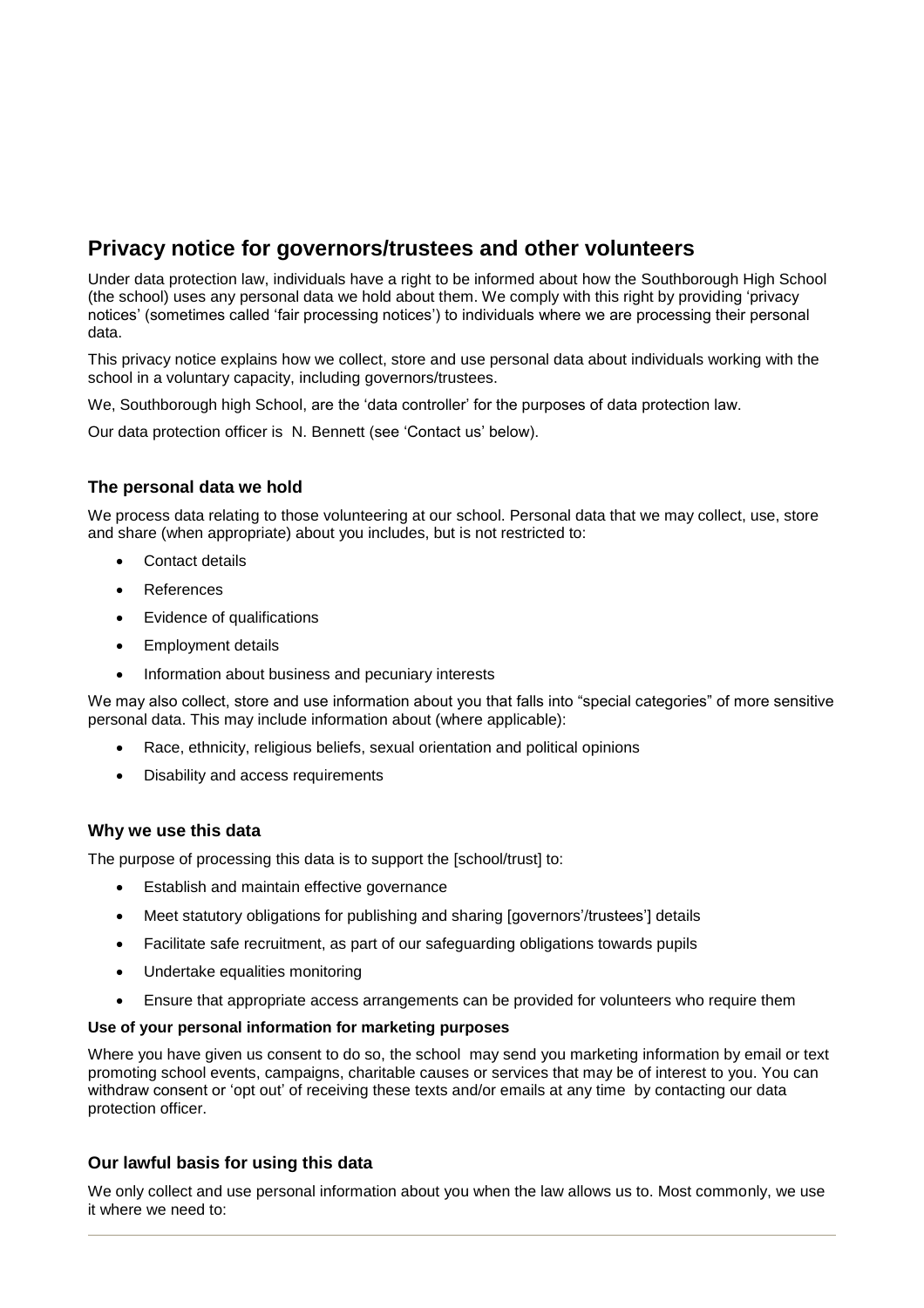- Comply with a legal obligation
- Carry out a task in the public interest

Less commonly, we may also use personal information about you where:

- You have given us consent to use it in a certain way
- We need to protect your vital interests (or someone else's interests)
- We have legitimate interests in processing the data

Where you have provided us with consent to use your data, you may withdraw this consent at any time. We will make this clear when requesting your consent, and explain how you go about withdrawing consent if you wish to do so.

Some of the reasons listed above for collecting and using personal information about you overlap, and there may be several grounds which justify our use of your data.

## **Collecting this information**

While the majority of the information we collect from you is mandatory, there is some information that you can choose whether or not to provide to us.

Whenever we seek to collect information from you, we make it clear whether you must provide this information (and if so, what the possible consequences are of not complying), or whether you have a choice.

#### **How we store this data**

Personal data is stored in accordance with our data protection policy.

We maintain a file to store personal information about all volunteers. The information contained in this file is kept secure and is only used for purposes directly relevant to your work with the school.

When your relationship with the school has ended, we will retain and dispose of your personal information in accordance with [Information and Records Management Society's toolkit for schools.](http://irms.org.uk/?page=schoolstoolkit&terms=%22toolkit+and+schools%22) Guidance on the retention of governor records begins on page 37.

## **Data sharing**

We do not share information about you with any third party without your consent unless the law and our policies allow us to do so.

Where it is legally required, or necessary (and it complies with data protection law) we may share personal information about you with:

- Government departments or agencies to meet our legal obligations to share information about governors/trustees
- Our local authority to meet our legal obligations to share certain information with it, such as details of governors
- Suppliers and service providers to enable them to provide the service we have contracted them for, such as governor/trustee support
- Professional advisers and consultants
- **Employment and recruitment agencies**
- Police forces, courts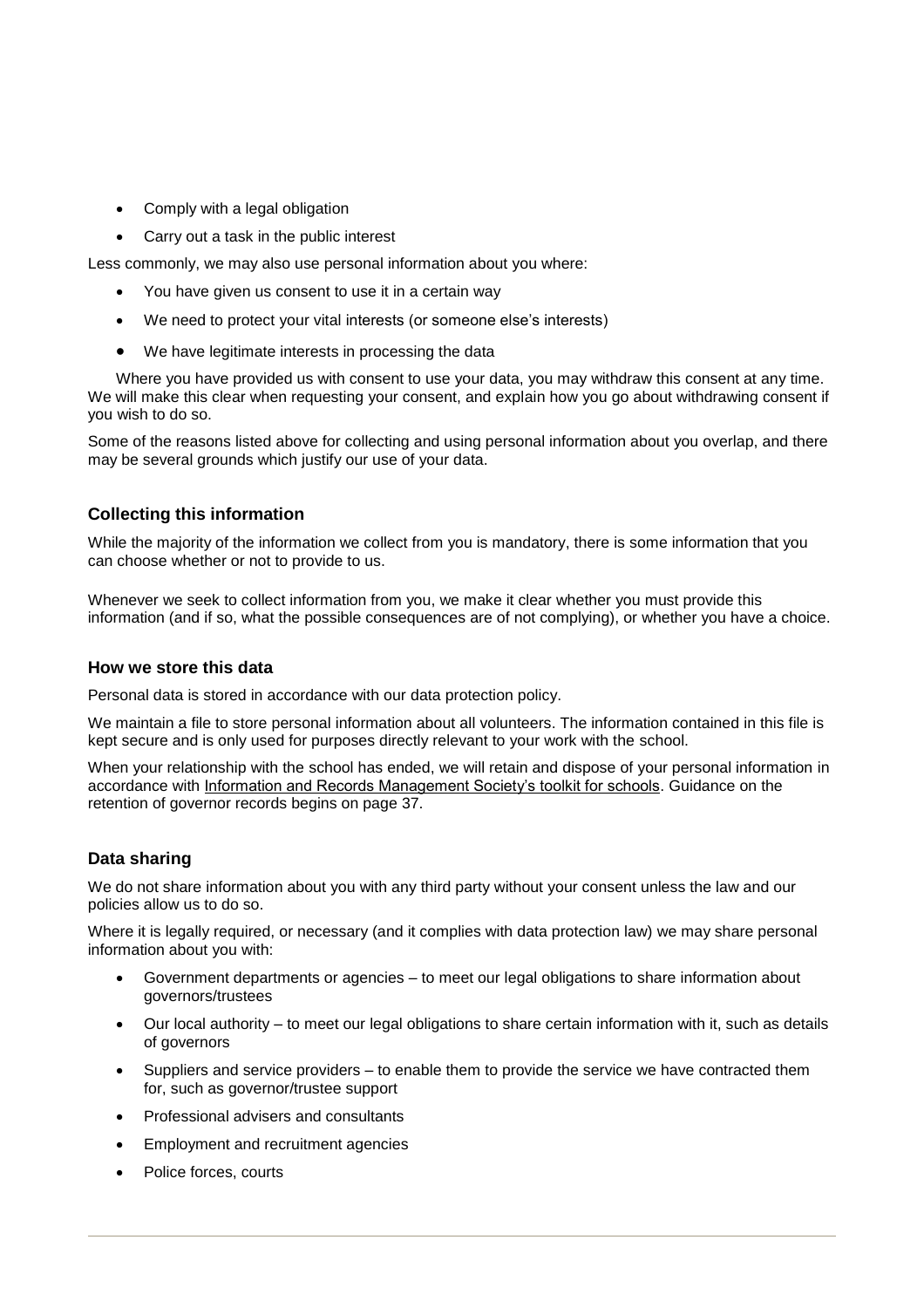### **Transferring data internationally**

Where we transfer personal data to a country or territory outside the European Economic Area, we will do so in accordance with data protection law.

## **Your rights**

#### **How to access the personal information we hold about you**

Individuals have a right to make a 'subject access request' to gain access to personal information that the school holds about them.

If you make a subject access request, and if we do hold information about you, we will:

- Give you a description of it
- Tell you why we are holding and processing it, and how long we will keep it for
- Explain where we got it from, if not from you
- Tell you who it has been, or will be, shared with
- Let you know whether any automated decision-making is being applied to the data, and any consequences of this
- Give you a copy of the information in an intelligible form

You may also have a right for your personal information to be transmitted electronically to another organisation in certain circumstances.

If you would like to make a request, please contact our data protection officer.

#### **Your other rights regarding your data**

Under data protection law, individuals have certain rights regarding how their personal data is used and kept safe. You have the right to:

- Object to the use of your personal data if it would cause, or is causing, damage or distress
- Prevent your data being used to send direct marketing
- Object to the use of your personal data for decisions being taken by automated means (by a computer or machine, rather than a person)
- In certain circumstances, have inaccurate personal data corrected, deleted or destroyed, or restrict processing
- Claim compensation for damages caused by a breach of the data protection regulations

To exercise any of these rights, please contact our data protection officer.

#### **Complaints**

We take any complaints about our collection and use of personal information very seriously.

If you think that our collection or use of personal information is unfair, misleading or inappropriate, or have any other concern about our data processing, please raise this with us in the first instance.

To make a complaint, please contact our data protection officer.

Alternatively, you can make a complaint to the Information Commissioner's Office:

- Report a concern online at<https://ico.org.uk/concerns/>
- Call 0303 123 1113